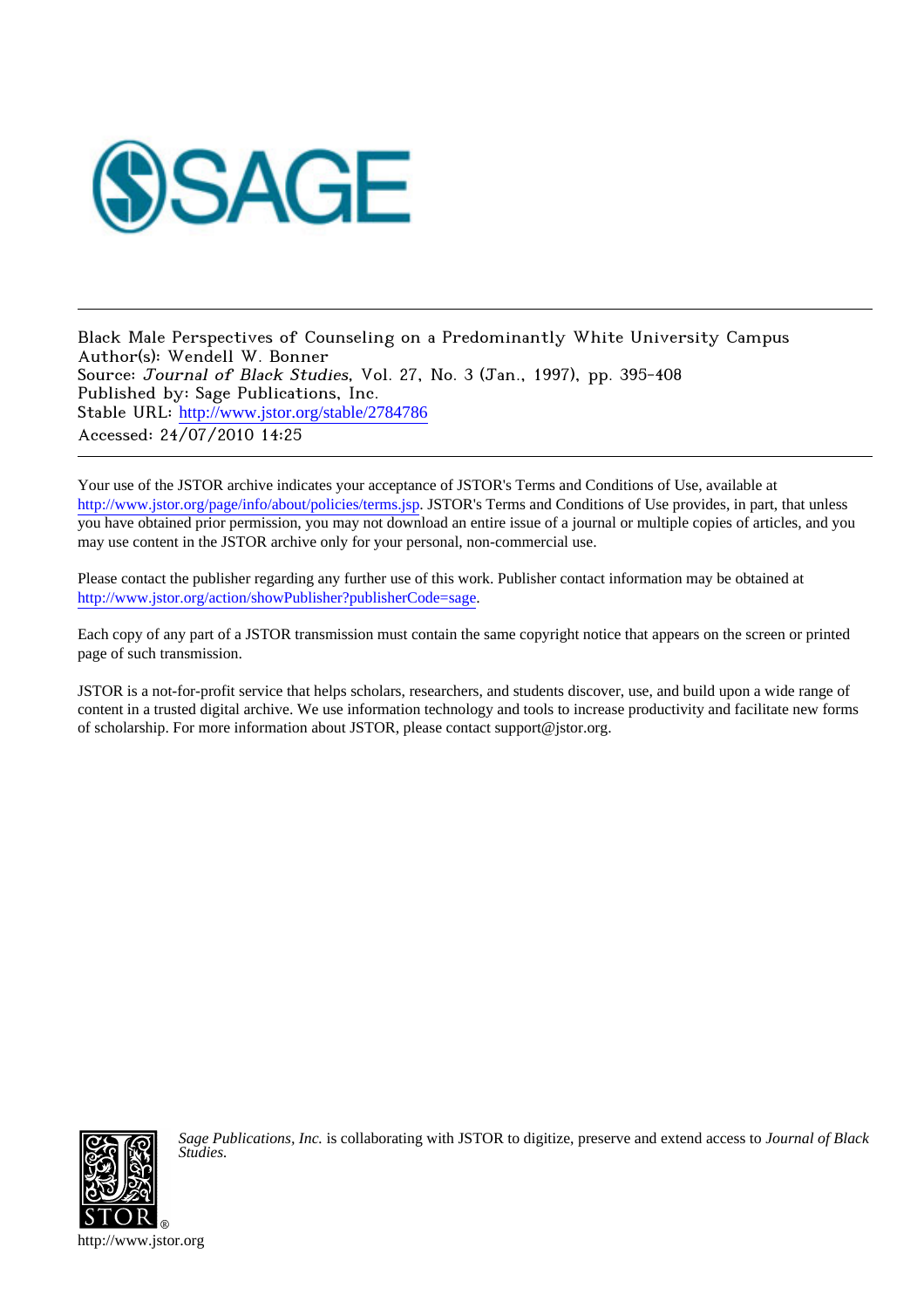# BLACK MALE PERSPECTIVES OF COUNSELING ON A PREDOMINANTLY WHITE UNIVERSITY CAMPUS

WENDELL W. BONNER Saint Louis University

Researchers have reported that it is often more difficult for minority students than White students to adjust academically and socially on predominantly White college campuses (Taylor, 1986). Previous research also suggests that there are differences in both perceptions of stressors and types of problems experienced by both Black and White students. Black students have been found to have greater concern regarding ethnic unity and trust, more academic difficulties, and greater financial concerns than their White counterparts (Pliner & Brown, 1985).

There is a growing number of overt racial incidents on predominantly White college campuses across America (Thomas, 1985). The Black student of today will have both emotional and psychological difficulties when attempting to adequately respond to such incidents and atmospheres. Some Black educators consider a predominantly White college or university setting a dangerous place for Black students who are struggling with their own identities. This study seeks to further investigate these areas of research.

# MENTAL HEALTH SERVICES AND BLACK STUDENTS

Mental health services research indicates that mental health services on predominantly White college campuses are underused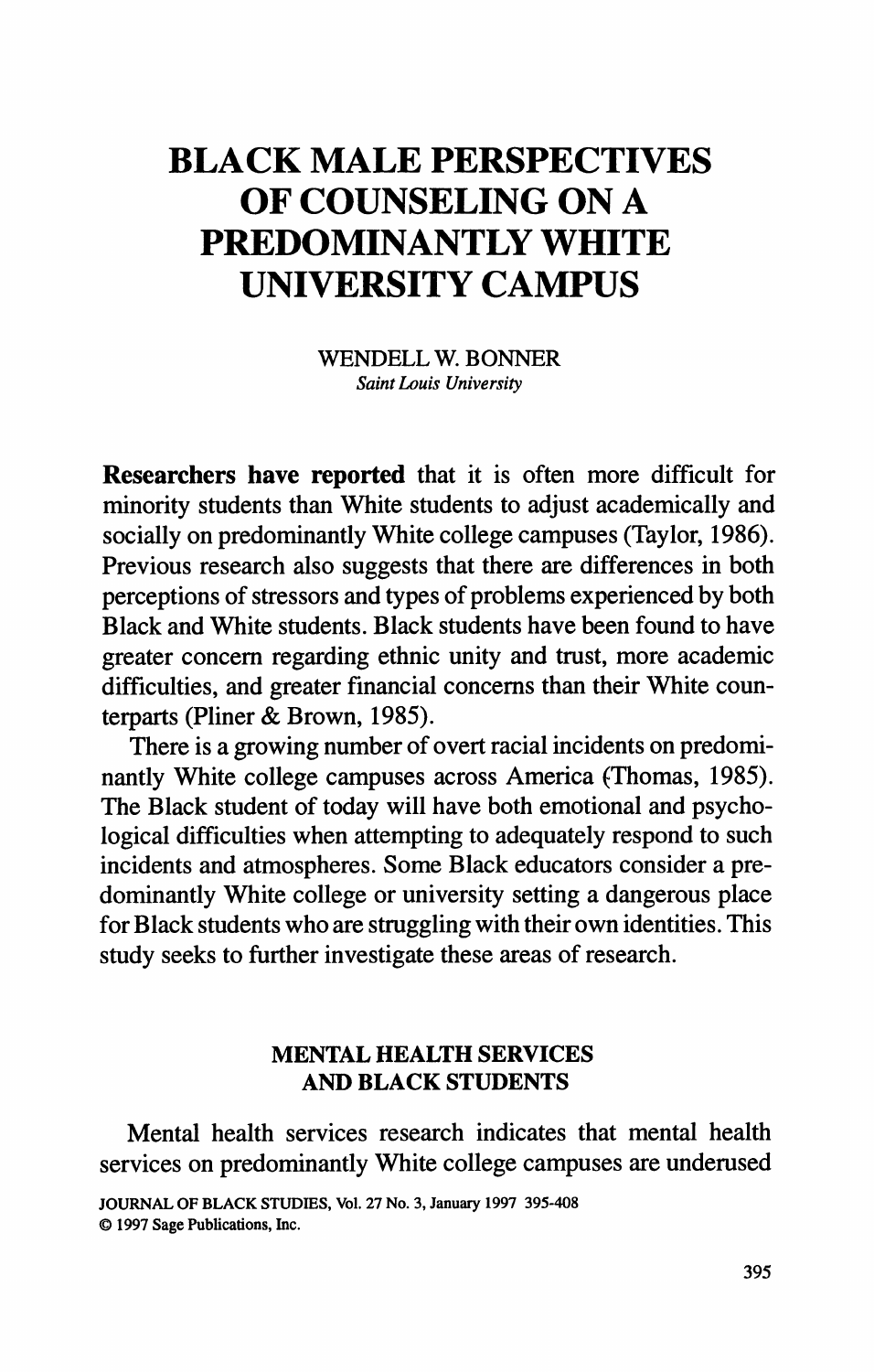by Black college students (Ponterotto, Anderson, & Grieger, 1986). The Black male has been identified as the least frequent consumer of these services. The therapeutic setting may be seen by many Black males as another extension of an antagonistic society. Because most counseling center staffs in these settings are predominantly or entirely White, Black students in general may stay away from college counseling centers because they do not expect to find Black counselors who would understand and identify with their problem (Ponterotto et al., 1986).

# BLACK STUDENT PROBLEMS AND CONCERNS

According to Kirk (1986), although substantial information can be obtained during the clinical interview, other precipitating issues often also contribute to his mental and emotional discomfort.

#### PERCEIVED PERSONAL CONTROL

There is a prevalence of destructive behaviors among members of the Black community (Kirk, 1986). These behaviors are the ultimate results of poor mental health. Among them are stress, depression, homicide, and suicide.

Stress is a term often heard daily although there is no single agreed-upon definition for it. Cox and MacKay (1976) have developed a transactional model of stress that provides acomprehensive approach to conceptualizing stress. In this model, stress is emphasized as an individual perceptual phenomenon having its origin in psychological processes.

According to the model, stress may be said to arise when there is an imbalance between a perceived demand and the person's perception of his capability to meet the demand. The balance or imbalance is not between demand and actual capability but between perceived demand and perceived capability. Stress is also significantly related to the degree and amount of power one perceives he or she has within the societal context (Kirk, 1986). The relevance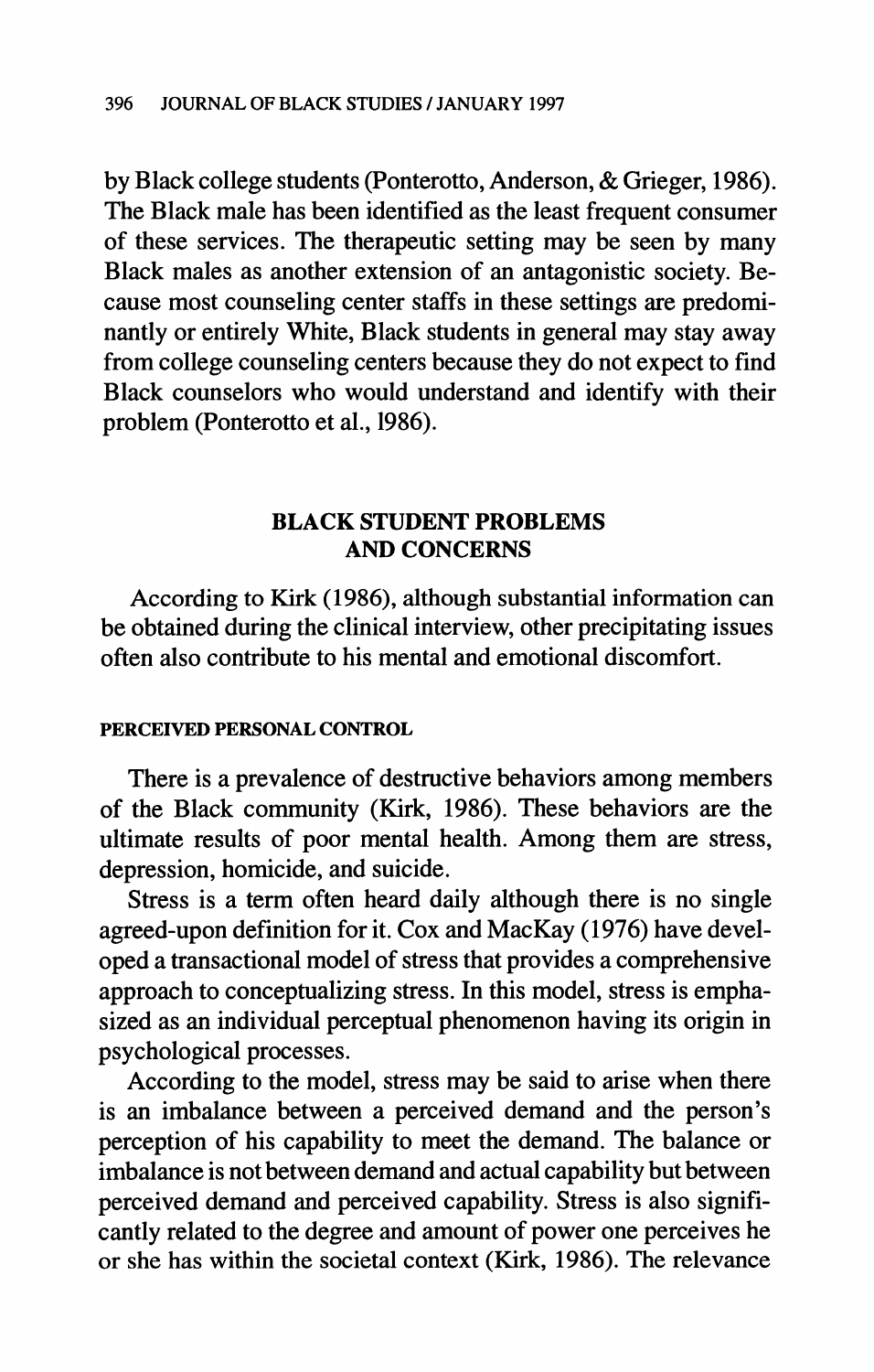of this point is that in understanding the world of Black students (Black males in particular), one must acknowledge that Black people have little power, real or perceived, within the American social structure (Kirk, 1986). This lack of empowerment results in poor physical health, poor mental health, and destructive behaviors in their community.

#### DEPRESSION

According to the National Institute of Mental Health, one out of every five Americans, approximately a total of 40 million, has significant symptoms of depression at any given point in time. People below the age of 30 show a higher incidence of depression than do other age groups (Kirk, 1986). Depression not only affects the depressed person but it also has a significant affect on family members, friends, and others with whom the person may have contact. It contributes to loss of employment, broken marriages, troubled children, physical and verbal assaults, homicides, and suicides. Common to all types of depression is a psychic pain that torments the people suffering from it. To remove this pain, many people turn to alcohol and other nonprescriptive drugs. The relief received from alcohol or drugs is only temporary and inevitably the depression intensifies once the drug wears off (Kirk, 1986).

Studies have shown a correlation between Black people's sense of unempowerment and depression (Thomas, 1975). It is difficult to live in a society that supposedly stresses equal opportunity for all its citizens and have your efforts at equality blocked consistently at every level of society. Looking at the low percentage of Black students in a predominantly White college population who come to counseling, an alarming hypothesis is that many Black students are suffering from depression and go undiagnosed and untreated.

#### HOMICIDES AND SUICIDES

The fear of becoming a homicide victim, or of a loved one becoming a victim, is a grave concern that affects the attitudinal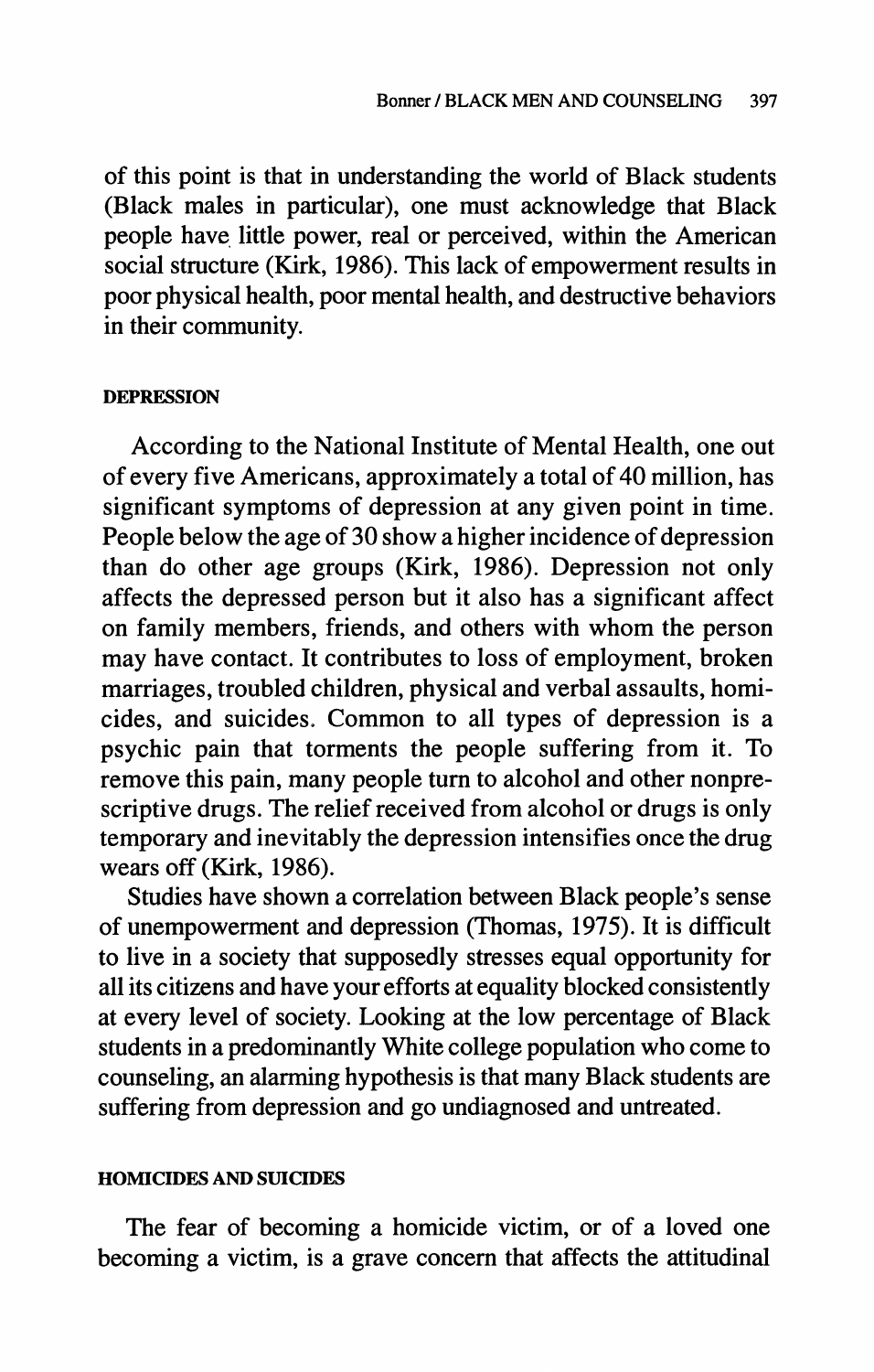perceptions of Black students. The national Center for Health Statistics reported in 1977 that there were 125.2 homicide deaths per 100,000 among Black males aged 25 to 44 years compared with about 14.2 per 100,000 among White males in the same age group (Kirk, 1986). Many of these victims are fathers and older brothers or relatives of Black college students, and even more frightening is that for many of these victims they happened to be in the wrong place at the wrong time (walking down the street, sitting in a car, standing on their front lawns, etc.). These hazards and fears have a tremendous emotional effect that increases the difficulty of Black students adjusting to a college environment. Equally as grim as Black homicides is the picture of Black suicides. Black males in the 20- to 30-year-old range commit suicide at a higher rate than the general population in that age-range category (Kirk, 1986). The components of depression and hopelessness are always present in these instances.

## ATTITUDES OF BLACK YOUTH TOWARD SOCIETY

There is well-documented support for the idea that Black youth hold an external locus of control perception of the world (Dean, 1984). Many Black youth and young adults not only feel that they have little personal control in their environment, but Black unemployment and other sociological parameters keenly reinforce these perceptions. This perception is also reinforced in the community by older Black mentors and relatives whose goals and aspirations have repeatedly been sabotaged and denied. These older Blacks present a representative sample to many young Blacks of society's treatment of Black people. Seeing the crumbled hopes of those who have traveled the roads they too must one day travel shapes an expectation of society to embrace them with waiting arms, strip them of hope and a fair chance at self-actualization, and then discard them in the same manner as these community elders.

Black students are taught about racism and how to recognize racism, but many of them are not taught how to survive and cope with it (Thomas, 1985). Many enter adolescence and early adulthood having come from cultural cocoons that provide little oppor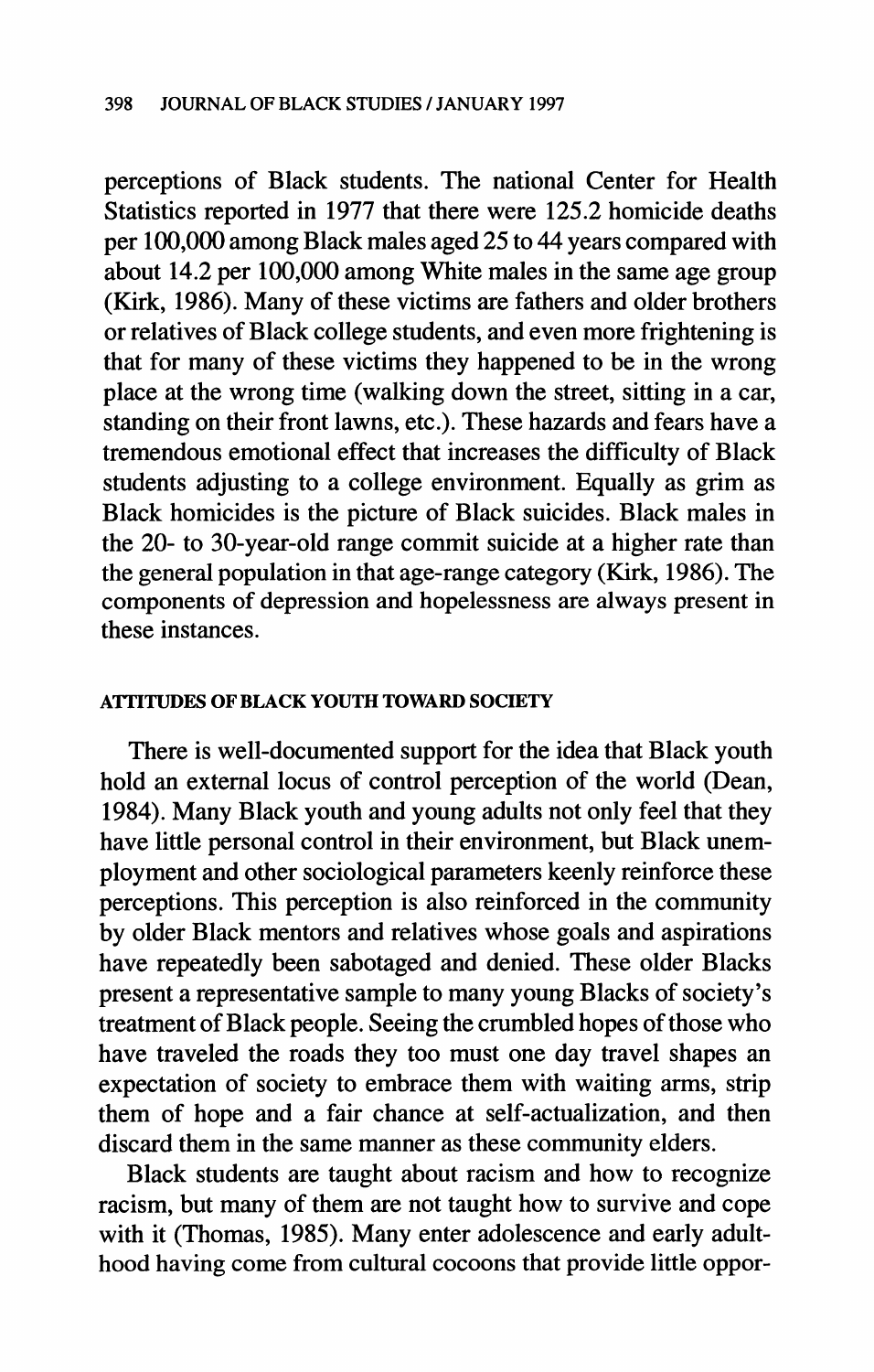tunity to develop positive coping skills. They then emerge into the adult world confused about their identity, and having problems relating to Black and non-Black populations. Whatever the genesis of the Black student's problems, the fact remains that most Black students do not seek formal counseling services as a coping alternative.

## UNIVERSITY COUNSELING CENTERS AND BLACK STUDENTS

Black students were found to use counseling center services less than White students, and Black males less than Black females (Kirk, 1986). The needs and problems of Black students on predominantly White college campuses were identified as establishing a meaningful personal identity, academic performance, interpersonal relationships, personal autonomy, sexual and aggressive feelings, long-range career plans, and multiple problems (Walter & Miles, 1982). As the area of concern becomes more personal and more threatening, the willingness to seek counseling diminishes for Black students.

# PURPOSE OF STUDY

Gaps still exist regarding the extent to which these findings can be generalized to specific Black populations. The existing literature also does not significantly increase our knowledge of Black male student perceptions of counseling services at predominantly White university settings. This study was designed to address this issue and related ones emphasized in the literature.

The research questions are:

- 1. On another predominantly White university campus, are Black male students' attitudes similar to those reported in other studies?
- 2. Does mandatory counseling affect the Black male's attitude toward counseling?
- 3. What other factors correlate with levels of counseling attitudes?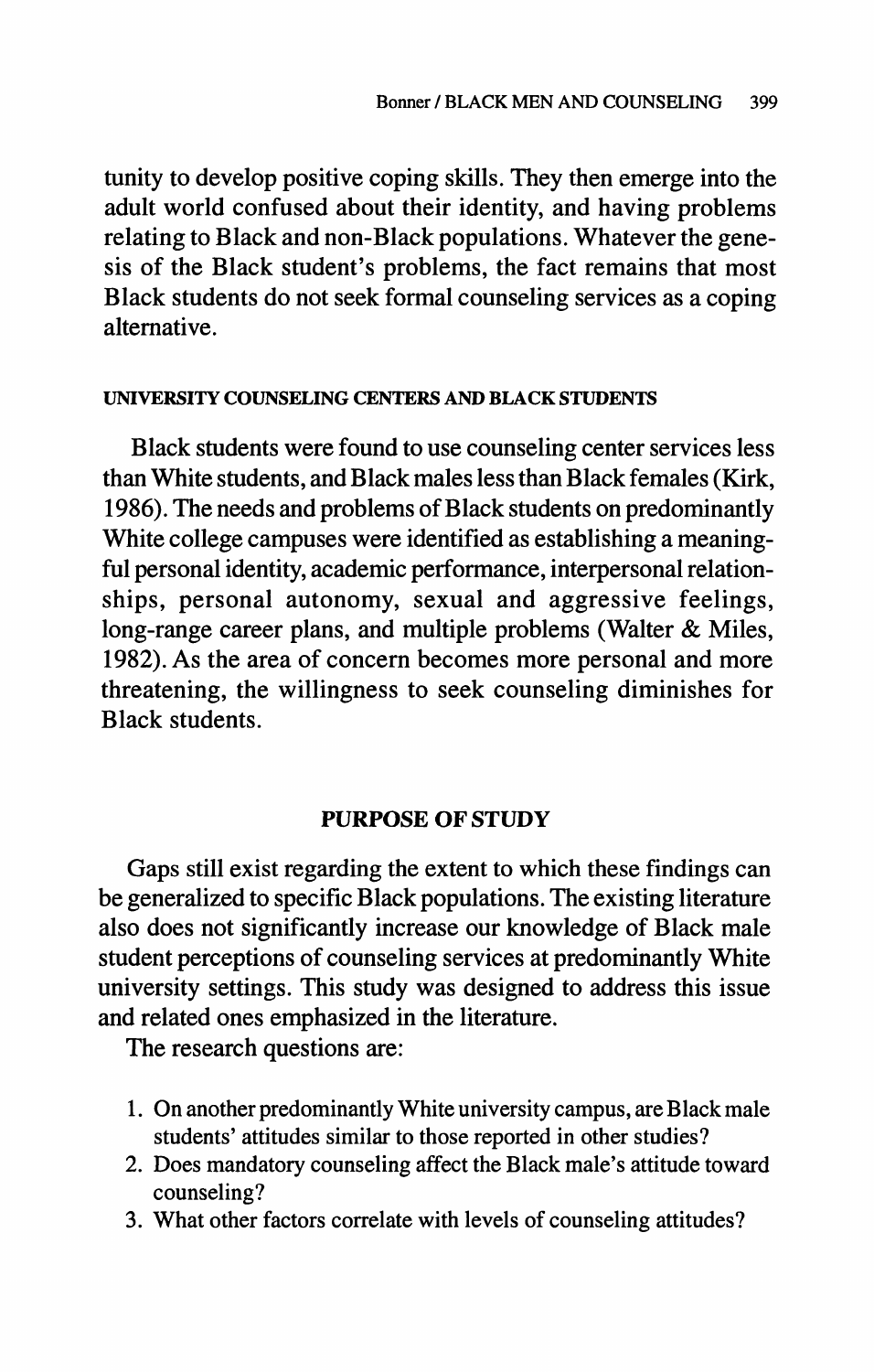The hypotheses are that (a) Black males who voluntarily seek counseling have different atitudes toward counseling than those who otherwise attend counseling, and (b) Black males who volunteer for counseling will score higher in racial identity than those who otherwise attend counseling.

## METHODOLOGY

#### **SUBJECTS**

Surveys were mailed to 100 Black male undergraduate students at the University of Illinois at Urbana-Champaign campus. They were selected randomly using the Random Numbers Table. Twenty seven were returned by drop-off at a designated station.

## INSTRUMENT

The instrument used for this study was compiled from items of three scales. These scales were the Internal-External Locus of Control Scale, the Multidimensional Internal-External Locus of Control Scale, and relevant items selected from the National Survey of Black Americans.

The scale to measure internal versus external control was developed by Rotter (1966) and designed to measure generalized expectancies for internal versus external control of reinforcement. Following several revisions—based on item-analysis, social desirability controls, and studies of discriminant validity-a 20-item, forced-choice questionnaire was produced by Rotter. The total score was computed simply by summing the number of external beliefs endorsed. The correlations presented are based on 200 male and 200 female Ohio State University elementary psychology students.

An internal consistency analysis (Kuder-Richardson) yielded  $r=$ .70 for both males and females. For two subgroups of this population, test-retest reliability coefficients were computed. After 1 month: males,  $r = .60$  ( $N = 30$ ); females,  $r = .83$  ( $N = 30$ ); combined,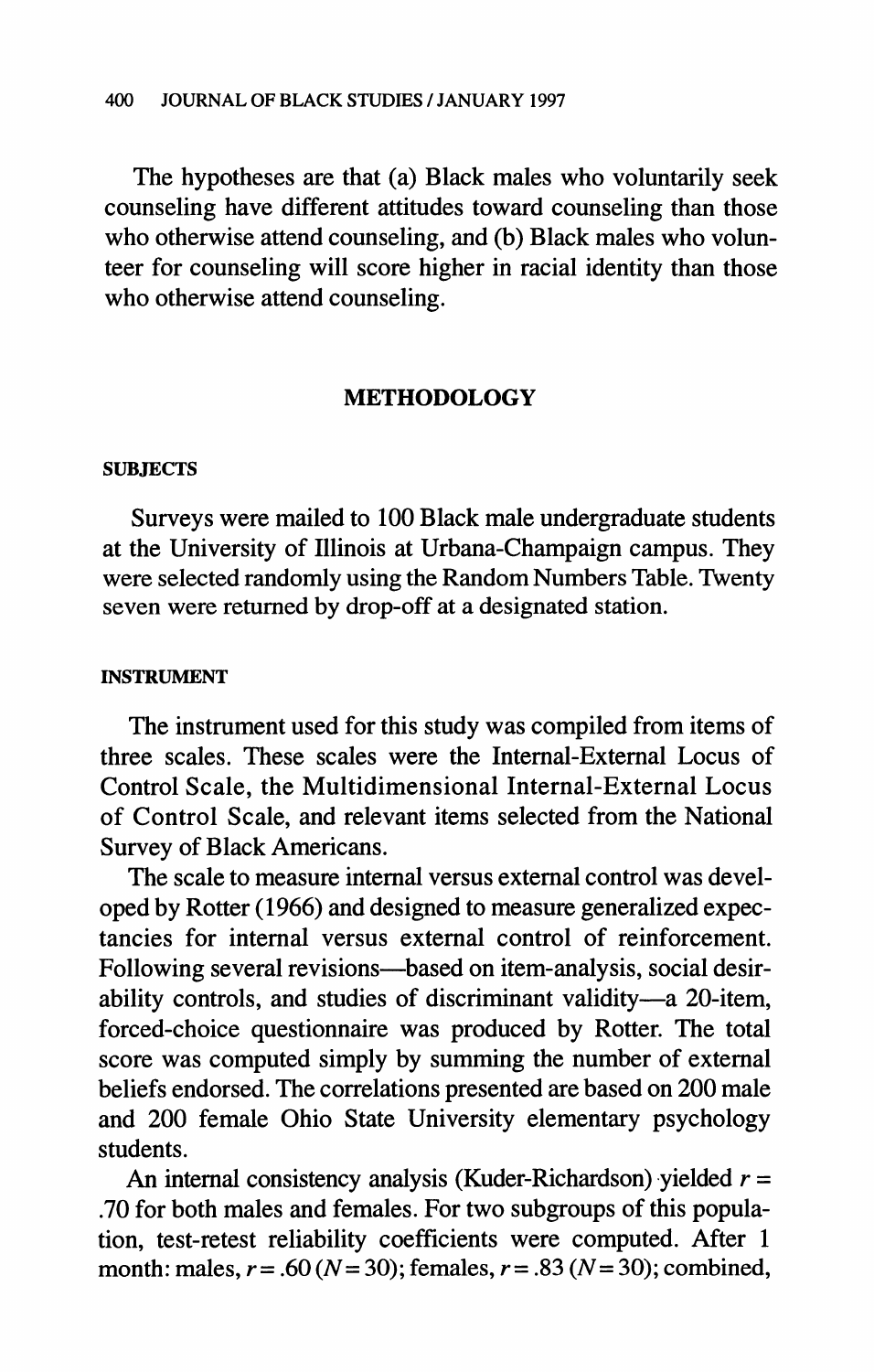$r = .72$  ( $N = 60$ ). After 2 months: male,  $r = -.49$  ( $N = 63$ ); females,  $r = -.61$  ( $N = 54$ ); combined,  $r = -.55$  ( $N = 117$ ).

The Multidimensional I-E Scale was developed by Patricia Gurin and her colleagues (Gurin, Gurin, Lao, & Beattie, 1969) after finding that "internal control" is not a unitary dimension in the attitude structure of the African American college students. In the article, the multidimensional nature of personal control for African Americans is spelled out; thus this measurement technique was developed.

The multidimensional approach is based primarily on two key distinctions. The first is a distinction between self and others, and highlights the fact that a person may feel he is in control of his own life, yet believe that people in general are not. The second distinction is labeled individual versus system blame. The issue here is whether an African American person sees individual qualities or social system factors as the key determinants of his fate.

The sample on which the factor analysis was based contained 986 males and 1212 females, half of a random sample from 12 predominantly African American colleges in the United States.

In this study, it was hypothesized that the sense of personal control differentiates motivation and performance. The conclusion was drawn that because the opposing results from the two types of control measures cancel each other, the total score of the Rotter (1966) scales bears no relationship to these performance indicators. This distinction was emphasized in the meaning of external control by adding to the typical internal and external control items a set of questions that asked students to explain the status of African Americans in America. Did they follow an internal explanation by blaming the social position of African Americans on their personal inadequacies, or did they show themselves to be more externally oriented, and at the same time, sociologically more sophisticated by stressing the importance of racial and social discrimination? The results did suggest that system blame did have such a relevance.

Rotter's (1966) study conceived of the "internal" personality as confident, competent, innovative, and so forth. The Gurin et al. (1969) study shows that for African Americans living in America, this is a faulty assumption. In their case, accepting blame for their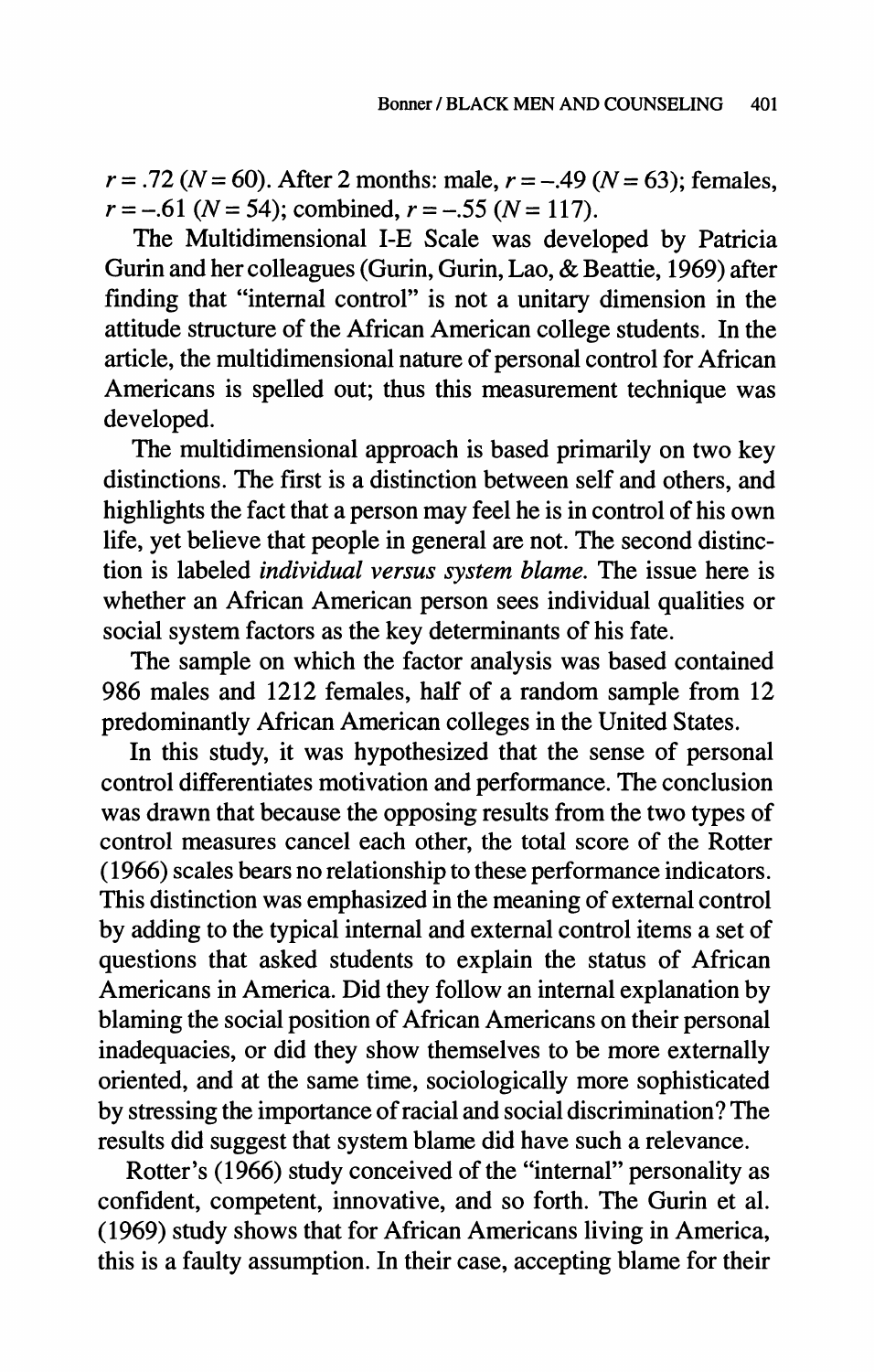relatively poor socioeconomic status would imply the opposite of competence.

The National Survey of Black Americans was developed by the Institute of Social Research at the University of Michigan, Ann Arbor (Jackson, 1991). Questionnaires were sent to a random number of African American people in the United States to get their perception of their racial identity attitudes. Items from this survey were included to comprise the racial identity attitude dimension of the responses. Included in the instrument packet was a demographic sheet as well as a consent form and a statement of the confidential nature of this study.

## PROCEDURE

The questionnaires were mailed to all African American males on a list of African American male students in a special transition program for freshmen and sophomores, and those who were involved in other African American social groups (e.g., fraternities, clubs) or school organizations at the University of Illinois at Urbana-Champaign.

## RESULTS

Of the 100 questionnaires mailed, a total of 26 instruments were returned: 11.5% of the subjects were freshmen, 34.6% were sophomores, 23.1% were juniors, and 30.8% were seniors. There were 14 subjects classified as volunteers and 12 classified as nonvolunteers.

The four variables analyzed were Attitude Toward Education, Coping and Help-Seeking, Attitudes Toward Counseling, and Racial Identity.

The reliability analyses for the Attitudes Toward Education Scale showed correlations between items that required 9 out of the total 34 items to be thrown out. The coefficient alpha was .83 ( $p > .05$ ). This resulted in a scale of 25 items with an internal consistency reliability alpha coefficient of .84.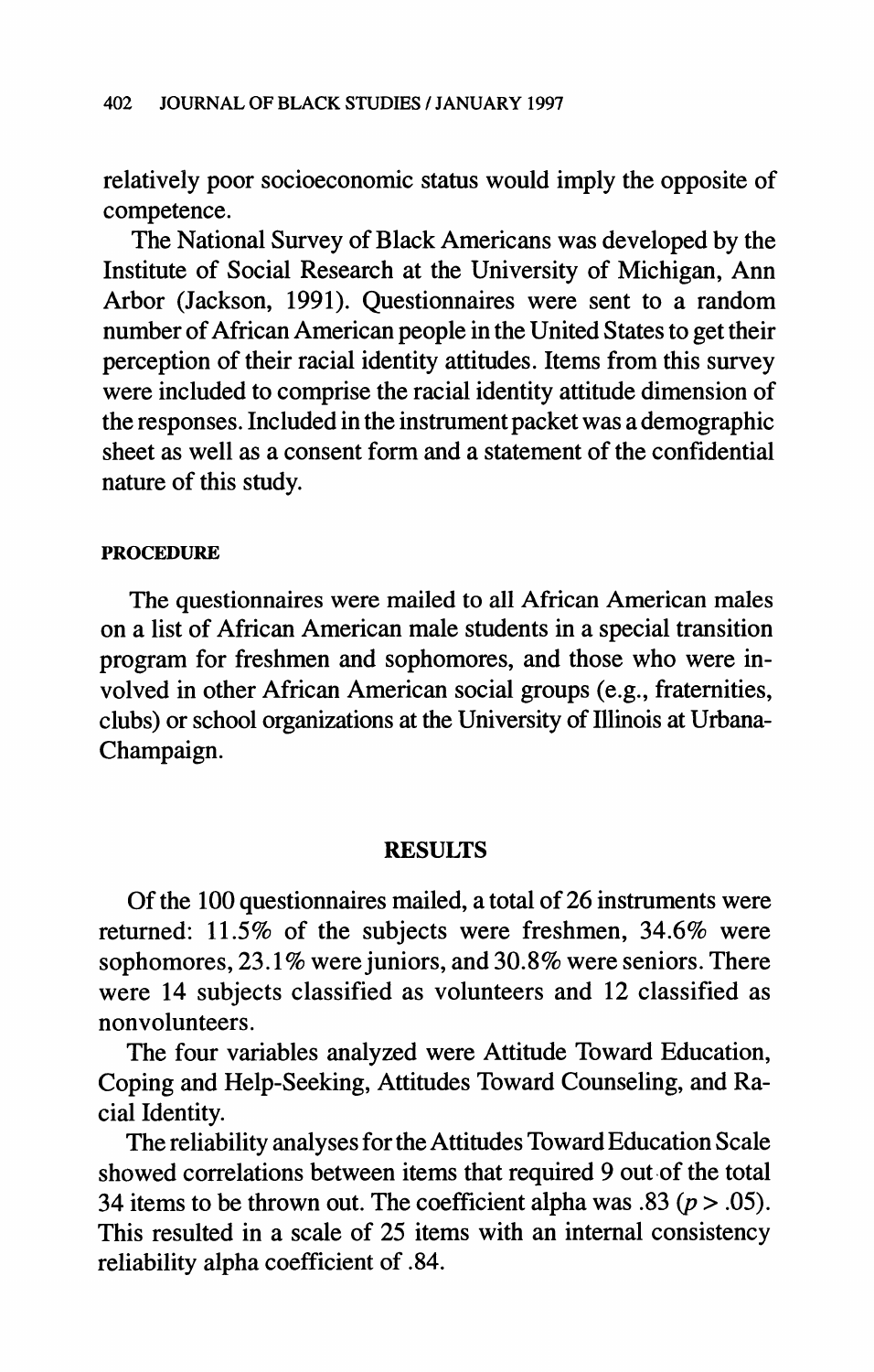Regarding the Coping and Help-Seeking Scale, a 27-item scale, the reported coefficient alpha was .69 ( $p > .05$ ). The Attitude Toward Counseling Scale of 8 items computed a coefficient alpha of .84 ( $p > .05$ ). The Racial Identity Scale composed of 17 items yielded an coefficient alpha of .61 ( $p > .05$ ).

Pearson correlation coefficients were computed for the four scales with the correlation between the Attitudes Toward Counseling Scale and Racial Identity yielding a coefficient alpha of .20  $(p > .05)$ . Items of the Attitude Toward Counseling Scale were correlated with items for each of the three scales to see whether strong relationships existed among any items.

T tests were then applied to determine differences in means between volunteer and nonvolunteer groups on the four scales. These results are shown in Table 1.

## DISCUSSION

There were no significant differences between the responses of the subjects identified as volunteers and nonvolunteers. On the surface this would indicate that they share similar attitudes toward education, counseling, coping behavior, and in their level of racial identity. These results summon further research to determine among African American males what factors contribute to one seeking counseling voluntarily for certain concerns.

There were a number of possible reasons why the instrument did not yield more significant results. One plausible problem with the survey could be the way in which the survey was returned. Using the drop-off method, a certain type of conscientious individual or individuals may have been the ones to return the questionnaire. Given this possibility, there may not have been two really heterogeneous groups of respondents. There may have been only one homogeneous group, because all of them seemed pretty consistent and high in the scores of attitudes about education. This could possibly indicate that the participants were all conscientious, good problem solvers, and so forth.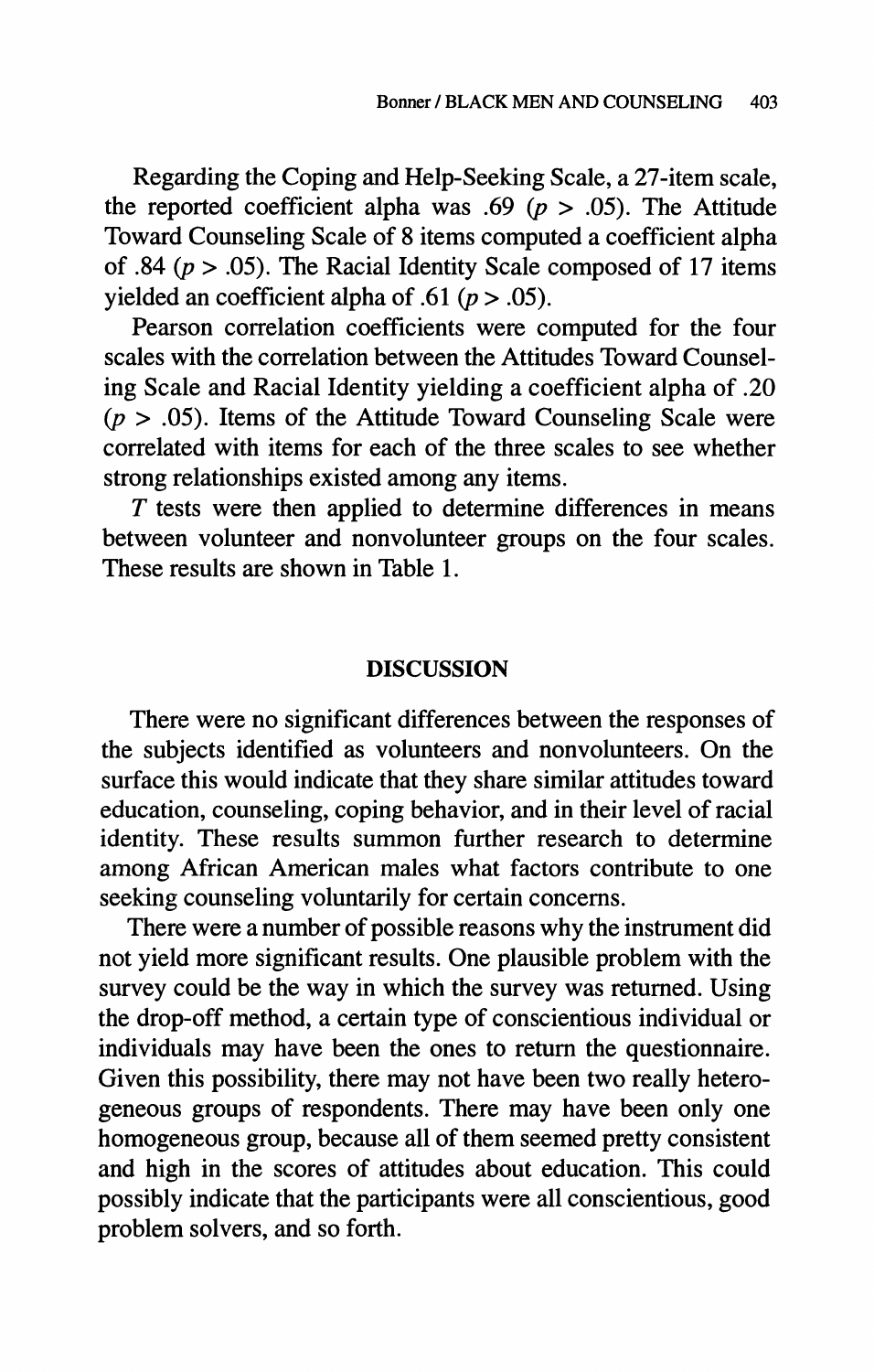Another problem with the survey that may have contributed to the low level of significant results would be low sample size. There may not have been enough subjects to pick up significant differences. Although 100 surveys were mailed to the pool of subjects, only 26 were returned. A better method of delivering surveys could have been employed. A better return rate may have been achieved had the respondents been given a stamped envelope with which to respond. Sample size could also have been improved had the respondents had a setting where they could come and complete the instruments in one sitting and turn them in to the researcher.

A third problem with the sample could be lost items for some of the scale. The survey contained 94 items and many respondents did not complete the entire questionnaire. There may have been too many items that discouraged many of the participants to feel compelled to complete each section. The respondents may have tired while answering the items and began to randomly answer the items instead of conscientiously answering the items.

A fourth problem with the sample size could be the attitude African American males on this campus may have about counseling, which could contribute to their unwillingness to disclose any personal information. A distrust of the milieu and previous negative experiences could contribute to their guardedness or their indiscriminate attitude in the subject matter of the study.

#### PROBLEMS WITH SCALES

One problem with using items from Rotter's (1966) Internal-External Locus of Control Scale may have been the population to whom it was originally given. The population was not predomonantly African American, and this could possibly invalidate its attempt to measure African American students' perceptions of control. Another problem with this particular scale could be the fact that more evidence is needed in regarding its relation to other self-concept measures, according to Rotter. This particular scale does not effectively measure internal-external locus of control with special populations; therefore the effectiveness of this scale in relation to this study could possibly not be as valid as was believed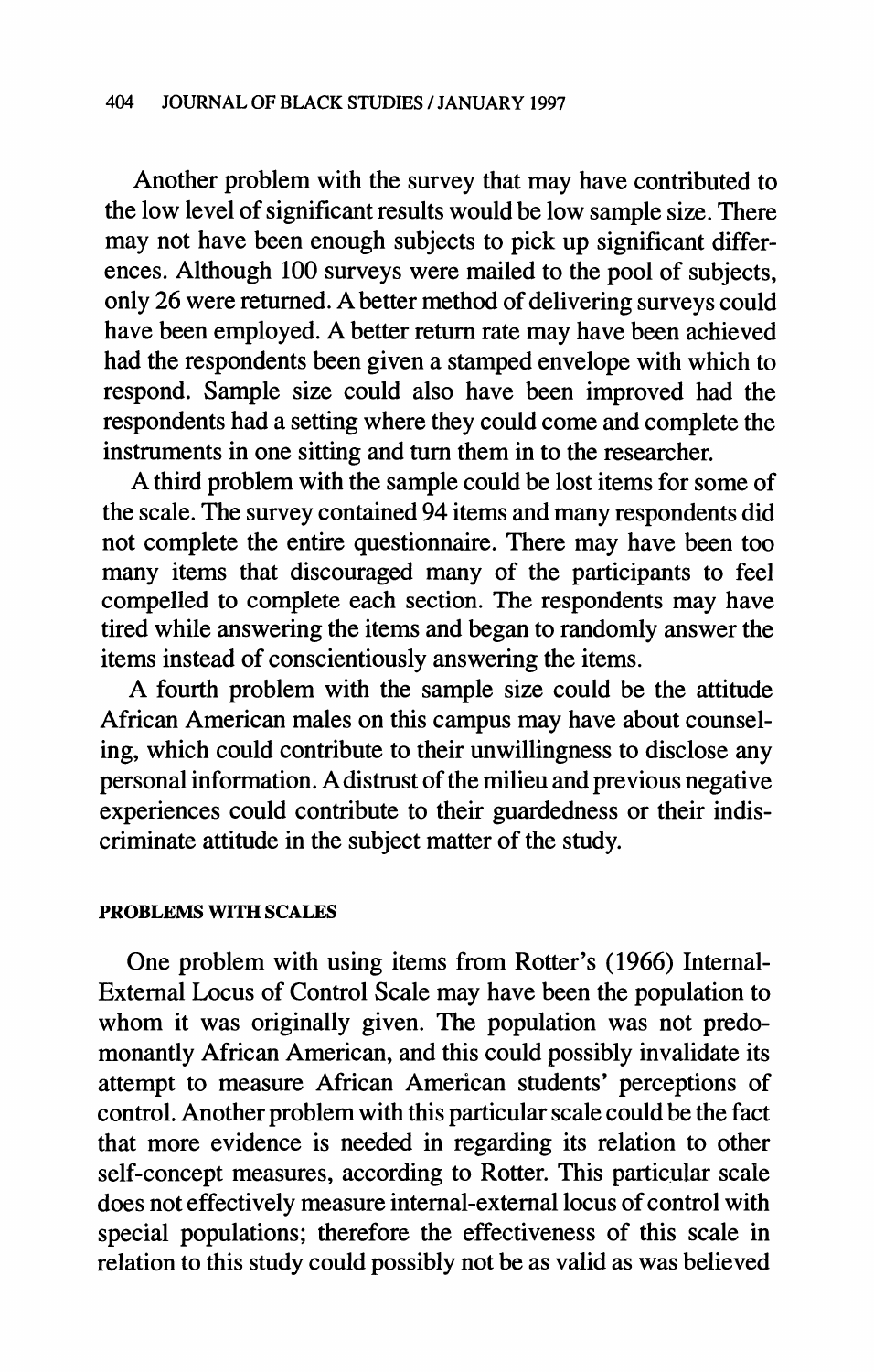| Variable                          | Number of<br>Cases | м   | <b>SD</b> | Standard<br>Error | т<br>Value | Degrees of<br>Freedom | 2-tailed<br>Probability |
|-----------------------------------|--------------------|-----|-----------|-------------------|------------|-----------------------|-------------------------|
| <b>Attitude Toward Education</b>  |                    |     |           |                   |            |                       |                         |
| Group 1                           | 14                 | 3.7 | .47       | .13               | $-.19$     | 24                    | .83                     |
| Group 2                           | 12                 | 3.8 | .44       | .13               |            |                       |                         |
| Coping Behavior                   |                    |     |           |                   |            |                       |                         |
| Group 1                           | 14                 | 2.6 | .60       | .17               | $-.11$     | 24                    | .92                     |
| Group 2                           | 12                 | 2.6 | .49       |                   |            |                       |                         |
| <b>Attitude Toward Counseling</b> |                    |     |           |                   |            |                       |                         |
| Group 1                           | 14                 | 2.7 | 1.06      | .28               | .12        | 23                    | .91                     |
| Group 2                           | 11                 | 2.6 | 1.27      | .38               |            |                       |                         |
| <b>Racial Identity</b>            |                    |     |           |                   |            |                       |                         |
| Group 1                           | 14                 | 2.9 | .33       | .10               | $-.88$     | 24                    | .39                     |
| Group 2                           | 12                 | 3.0 | .33       |                   |            |                       |                         |

TABLE 1 Differences in Means Between Volunteers and Nonvolunteer Groups

when constructing the instrument. Although this problem would seemingly have been alleviated by using items from the Multidimensional I-E Scale, constructed for this very reason, some items from Rotter's I-E Scale were used nonetheless to test this phenomenon.

## IMPLICATIONS FOR RESEARCH

There seemed to be a strong correlation between the degree of the individual's problem and positive attitudes toward counseling in reviewing the scales of coping and help-seeking and the correlated items in the Attitude Toward Counseling Scale. More research can be directed at the types and degrees of problems Black males face in these settings and the relationship toward positive attitudes toward counseling. There also seemed to be a positive correlation between high external control with education and positive attitudes about counseling. This may be attributed only to these particular items used in this instrument, but further research can lead to clarification of this relationship if one exists.

The results of this study also point to a need to further develop instruments normed on African American students to assess internalexternal locus of control. Further research should also focus on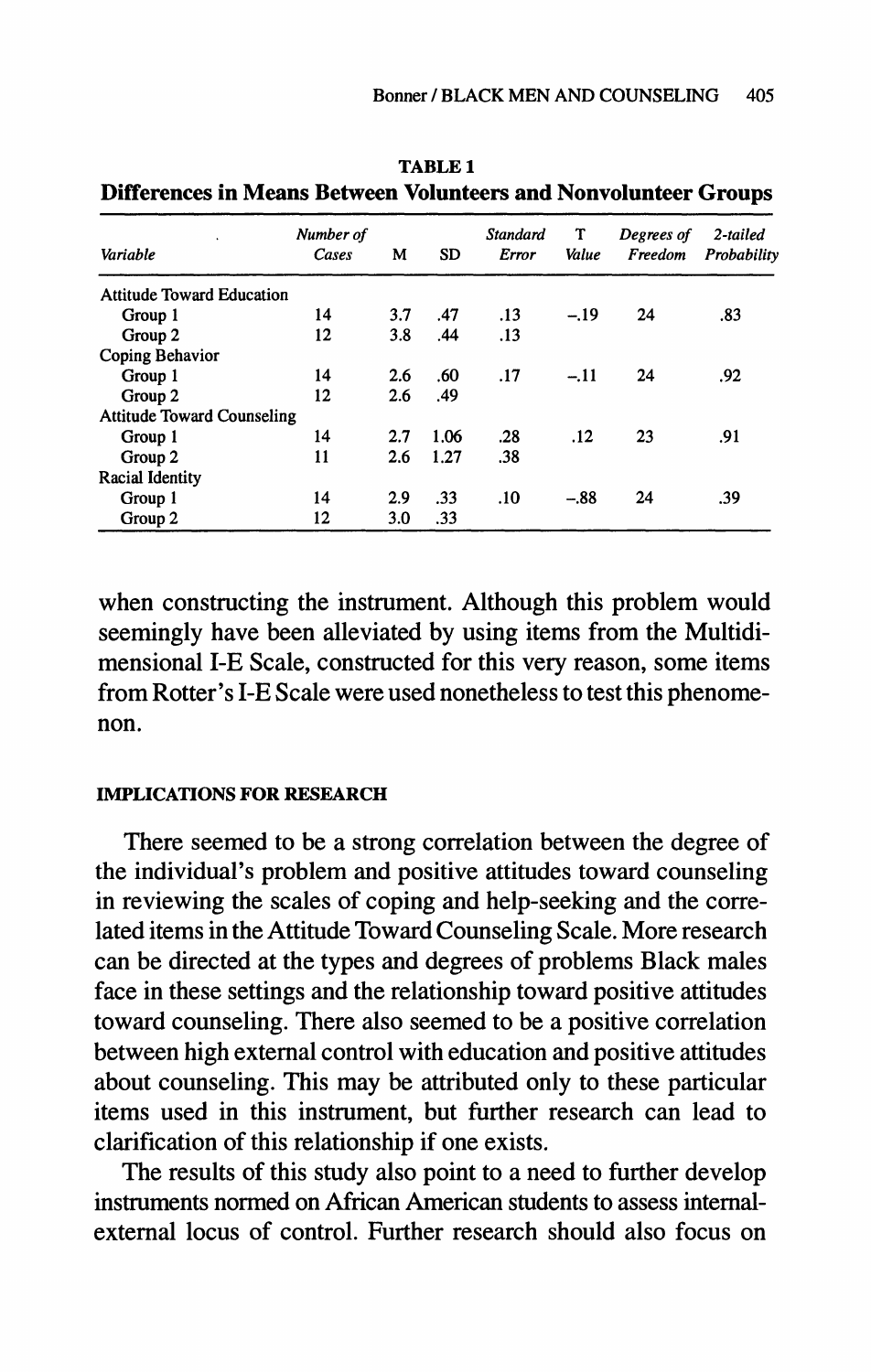what concerns precipitate African American males seeking counseling from formal helping settings.

## IMPLICATIONS FOR COUNSELING CENTER SERVICES

Implications for future service to this population are present given the results from this study. Counseling centers on predominantly White college/university campuses can look at informal networks in place for Black males and possibly collaborate with the existing support resources in working toward alleviating the emotional and psychological difficulties Black males encounter in responding to destructive elements inherent in predominantly White institutional atmospheres (i.e., racism). Counseling centers in these settings can also develop and maintain effective, collaborative programs with high school counselors, teachers, and principals that feed their institutions with Black male students to assess the needs of their Black male populations at present, and prospective needs they may have upon entering the college environment. These centers can also develop culture-sensitive outreach programs for Black male high school students that will introduce to them a concerned and supportive arm of the university and as well as gather first-hand information on the students' perceptions of their needs. This outreach programming also provides information to the students on the current and developing services provided by their centers and how these services can meet their needs. Outreach programming committees can also take the information revealed through these assessments and convert them into viable, implemented intervention strategies.

To meet the needs of the Black male, counseling centers must also demonstrate a willingness to act as advocates for Black males students in their relations to other agencies and schools on the campus. Counseling centers must also demonstrate a willingness to establish ongoing support groups for Black males, at the time and setting of their choice, to allow them to verbalize their frustrations and concerns as well as work on intervention strategies they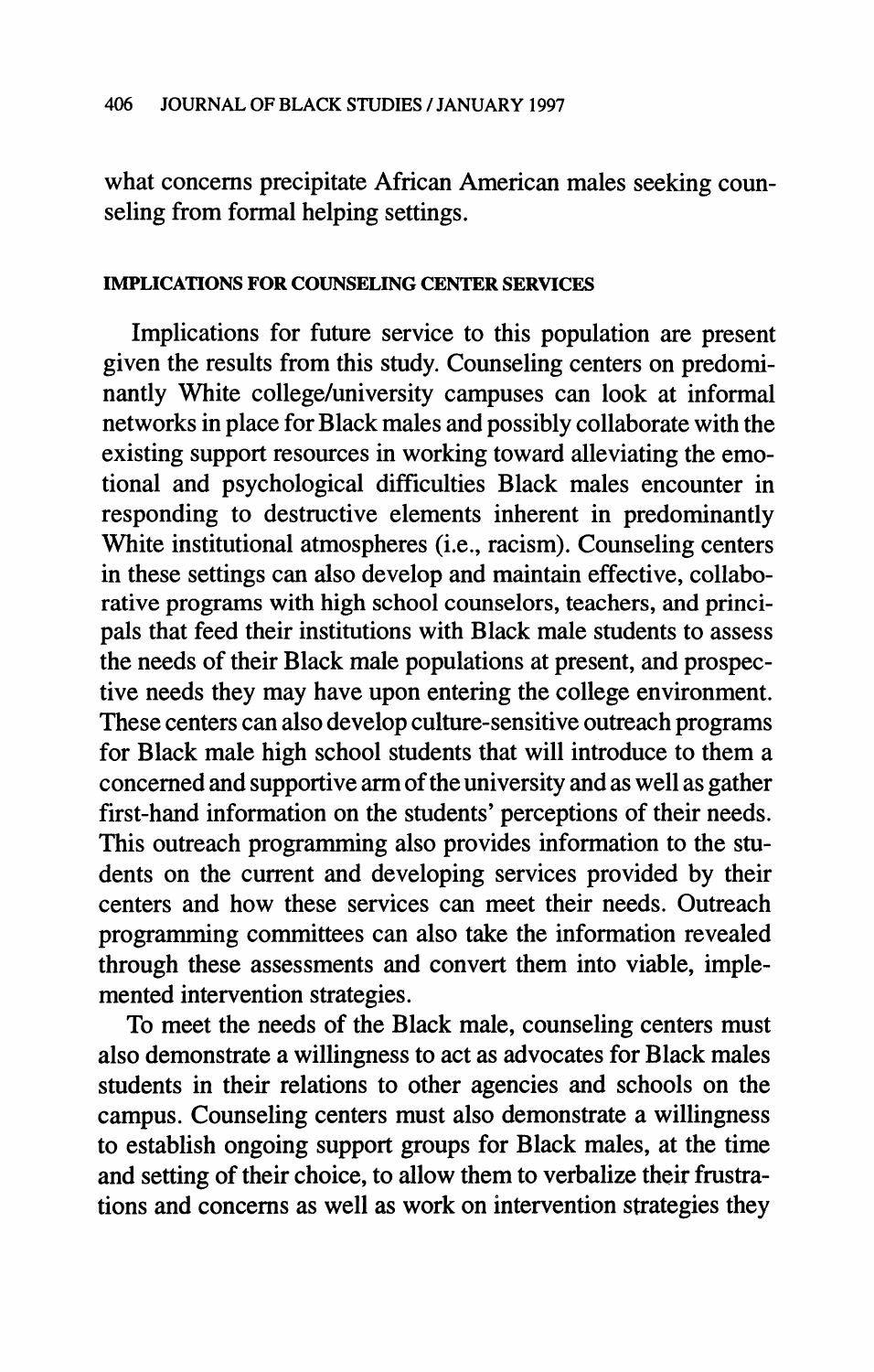may prefer to those presently being offered by formal institutional agencies or organizations. Another intervention technique would involve a willingness for counselors to do active counseling extending beyond the counseling center setting to areas of comfort for Black male students (e.g., rooms in Black cultural centers, student unions) to facilitate their receipt of counseling center services.

Planned follow-up group sessions by these counseling professionals with Black males identified through assessment techniques and outreach programming should be implemented regularly to assess if identified needs are being met by the intervention strategies developed. These sessions can also assess whether the student attitudes toward counseling are becoming more or less favorable.

#### REFERENCES

- Cox, T., & MacKay, C. J. (1976). A psychological model of occupational stress. Paper presented at the Medical Research Council Meeting on Mental Health in Industry, London.
- Dean, S. A. (1984). External locus of control and career counseling for Black youth. Journal of Non- White Concerns, 28, 110-115.
- Gurin, P., Gurin, G., Lao, R., & Beattie, M. (1969). Internal-external control in the motivational dynamics of negro youth. Journal of Social Issues, 25, 29-54.
- Jackson, J. S. (1991). Life in Black America. Newbury Park, CA: Sage.
- Kirk, A. R. (1986). Destructive behaviors among members of the Black community with a special focus on males: Causes and methods of intervention. Journal of Multicultural Counseling and Development, 20, 3-9.
- Pliner, J. E., & Brown, D. (1985). Projections of reactions to stress and preferences for helpers among students from four ethnic groups. Journal of College Student Personnel, 28, 143-153.
- Ponterotto, J.D., Anderson, W. H., & Grieger, I.Z. (1986). Black students' attitudes toward counseling as a function of racial identity. Journal of Multicultural Counseling and Development, 20, 51-54.
- Thomas, C. W. (1985). A view from counseling of adult Afro-American males. Journal of Non-White Concerns, 28,43-52.
- Rotter, J. B. Generalized expectancies for internal versus control of reinforcement. Psychological Monographs, 1966, 80 (1, Whole No. 609).
- Taylor, C. A. (1986). Black students on predominantly White college campuses in the 1980s. Journal of College Student Personnel, 21, 143-153.